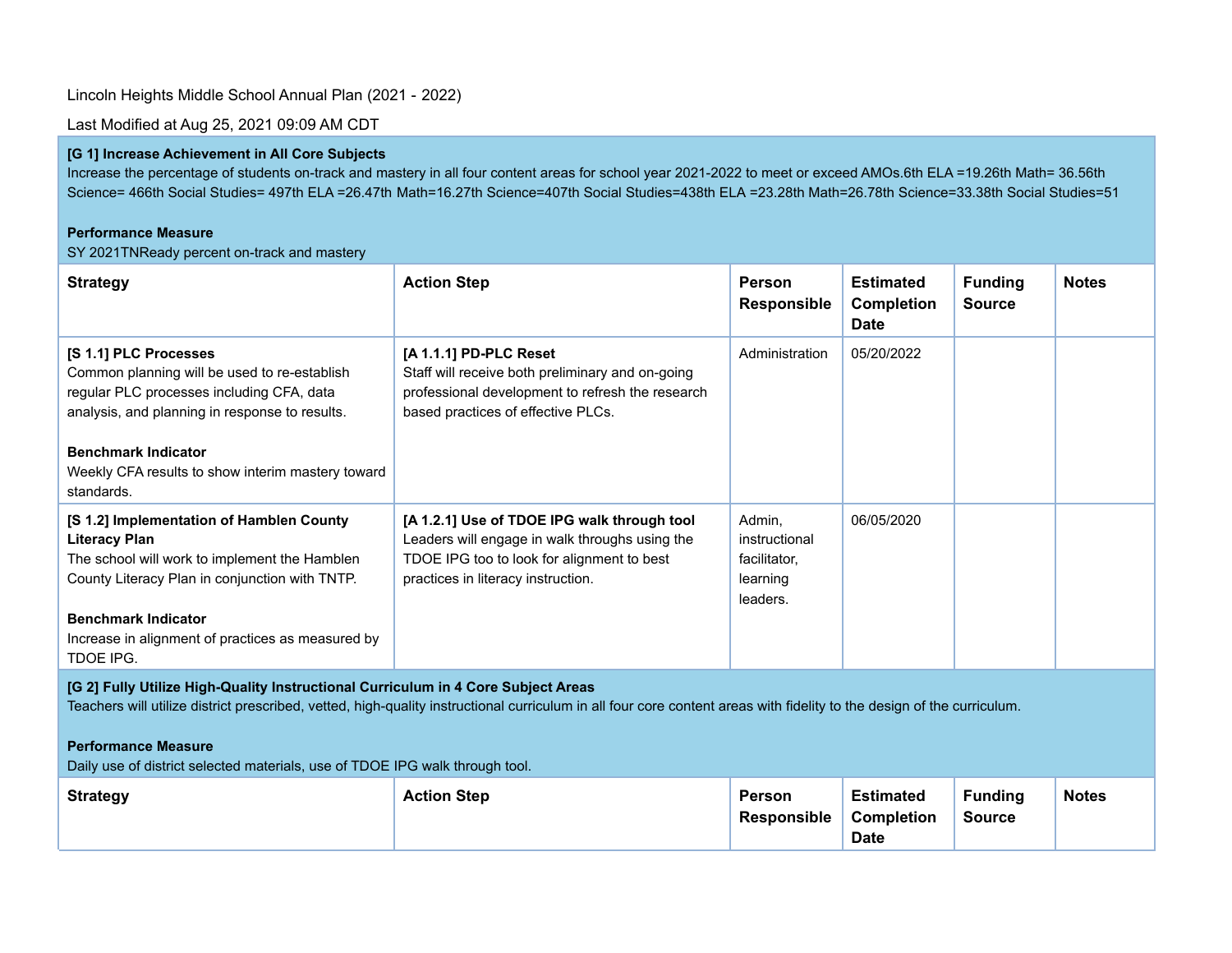| [S 2.1] Implementation of District Provided<br>Curriculum<br>Staff will participate in training for full<br>implementation of Pearson SAVVAS, Eureka Math,<br>HMH Science, and Gallopade Social Studies and<br>high reliability instructional strategies.<br><b>Benchmark Indicator</b><br>Teachers will utilize district assigned curriculum<br>with fidelity on a daily basis. | [A 2.1.1] PLC and Co-Planning Processes<br>Teachers will meet weekly to plan for<br>implementation of district curriculum through formal<br>PLC processes. Admin and Instructional Facilitator<br>will meet with each PLC weekly to discuss<br>implementation of curriculum in response to CFA<br>data.                                                                                                                                                                                                                            | Teachers.<br>Learning<br>Leaders,<br>Admin,<br>Instructional<br>Coach | 05/20/2022 |                        |  |
|----------------------------------------------------------------------------------------------------------------------------------------------------------------------------------------------------------------------------------------------------------------------------------------------------------------------------------------------------------------------------------|------------------------------------------------------------------------------------------------------------------------------------------------------------------------------------------------------------------------------------------------------------------------------------------------------------------------------------------------------------------------------------------------------------------------------------------------------------------------------------------------------------------------------------|-----------------------------------------------------------------------|------------|------------------------|--|
| [S 2.2] ELA and Math Curriculum<br><b>Implementation Training</b><br>Teachers will receive formal training on<br>implementation of their district selected curriculum.<br><b>Benchmark Indicator</b><br>Teachers will utilize district selected, high quality<br>instructional materials on a daily basis.                                                                       | [A 2.2.1] Math and ELA Curriculum Training<br>Math teachers will participate in on-going,<br>multi-session PD with Great Minds for<br>implementation of the Eureka Math curriculum.<br>Sessions include Launch Eureka Math, Fluency in<br>Action, Preparation and Customization, and Major<br>Works of the Grade Band.ELA will participate in the<br>Strong Start Network with the Niswonger<br>Foundation, an ongoing, regional professional<br>development cohort focused on implementation of<br>the Pearson SAVVAS curriculum. | Math and ELA<br>Teachers,<br>Admin,<br>Instructional<br>Facilitator   | 01/20/2022 | Title 1<br>[\$3000.00] |  |

# **[G 3] Increase Parent Engagement**

Lincoln Middle will reconvene the Parent Engagement Taskforce after suspending activities due to the COVID-19 pandemic. They with will meet monthly to track and discuss engagement with parents, source parents for ideas of engagement they find meaningful, and plan events to increase parent engagement

# **Performance Measure**

Successful parent contact will increase by 10% through the use of school wide Remind as measured through parent contact logs.

| <b>Strategy</b>                                                                                                                                                                                                                                                                                                                                            | <b>Action Step</b>                                                                                                                                                                                                                                                                                                      | <b>Person</b><br><b>Responsible</b> | <b>Estimated</b><br><b>Completion</b><br><b>Date</b> | <b>Funding</b><br><b>Source</b> | <b>Notes</b> |
|------------------------------------------------------------------------------------------------------------------------------------------------------------------------------------------------------------------------------------------------------------------------------------------------------------------------------------------------------------|-------------------------------------------------------------------------------------------------------------------------------------------------------------------------------------------------------------------------------------------------------------------------------------------------------------------------|-------------------------------------|------------------------------------------------------|---------------------------------|--------------|
| <b>IS 3.11 Use of Parent Liaison</b><br>The Title 1 Parent Liaison will be utilized as a<br>primary point of contact for families who show<br>factors of needed increased involvement including<br>multiple absences from school and multiple<br>discipline referrals. She will work with the bilingual<br>teacher assistant to schedule translated parent | [A 3.1.1] Align work of Parent Liaison to Risk<br><b>Factors</b><br>Parent Liaison will begin looking for evidence of the<br>need for parent outreach factors including<br>indications of homelessness, multiple absences,<br>multiple discipline/guidance referrals and will reach<br>out to families who are at-risk. | Teresa<br>Lawson,<br>Parent Liaison | 05/20/2022                                           |                                 |              |